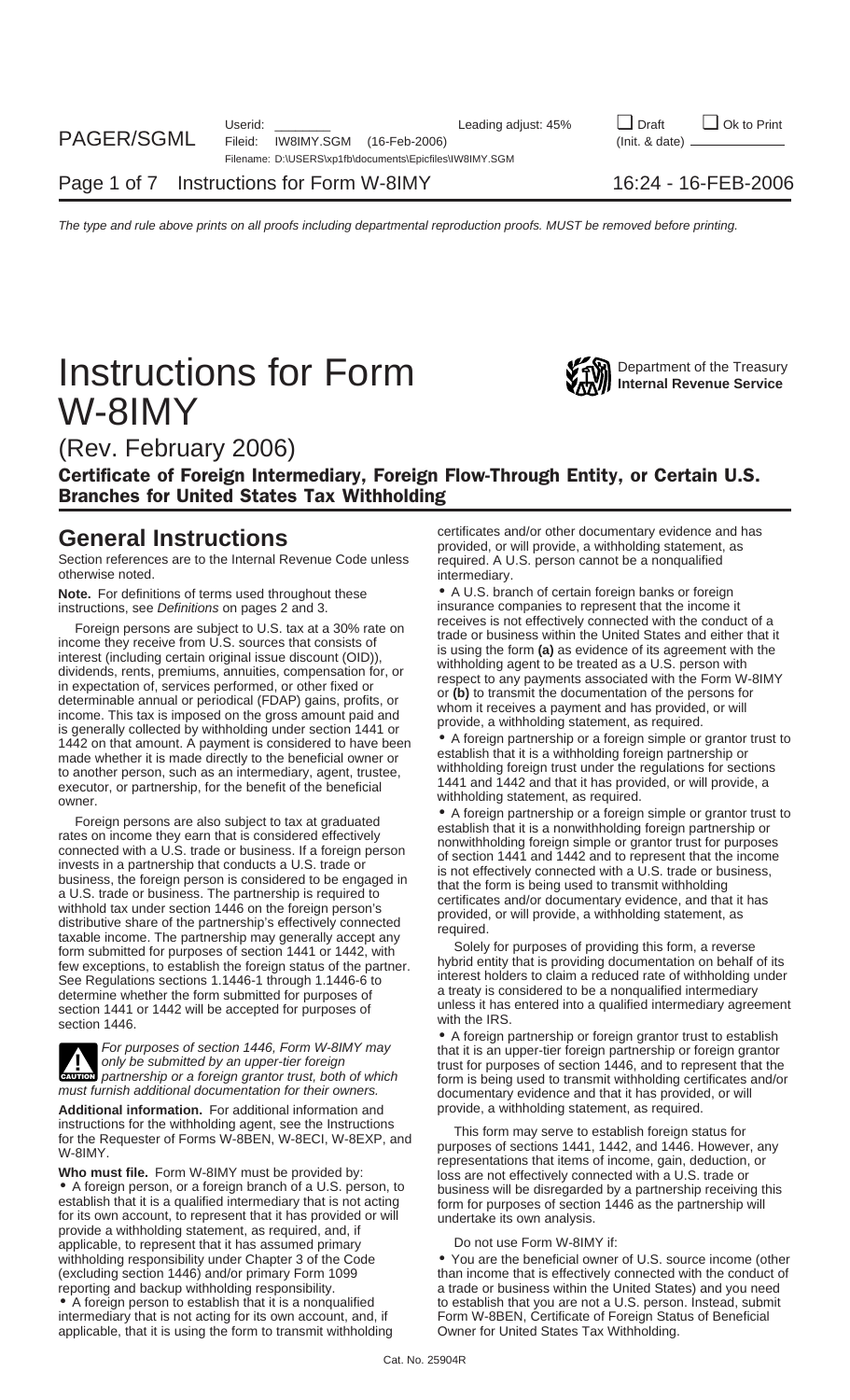• You are the beneficial owner of U.S. source income (other **Expiration of Form W-8IMY**. Generally, a Form W-8IMY<br>than income that is effectively connected with the conduct of remains valid until the status of the person w than income that is effectively connected with the conduct of a trade or business within the United States) and are on the certificate is changed in a way relevant to the claiming a reduced rate of, or exemption from, withholding certificate or circumstances change that make the as a resident of a foreign country with which the United information on the certificate no longer correct. The States has an income tax treaty. Instead, provide Form indefinite validity period does not extend, however, to any W-8BEN. withholding certificates, documentary evidence, or

• You are filing for a hybrid entity claiming treaty benefits on withholding statements associated with the certificate. its own behalf, or you are filing for a reverse hybrid entity and are not claiming treaty benefits on behalf of its interest **Definitions**

exemption from withholding on compensation for income also does not include items of U.S. source income<br>independent or certain dependent personal services in that are excluded from gross income without regard to the performed in the United States. Instead, provide Form 8233, U.S. or foreign status of the holder, such as interest under Exemption From Withholding on Compensation for section 103(a). Independent (and Certain Dependent) Personal Services of Generally, an amount subject to withholding under a Nonresident Alien Individual, or Form W-4, Employee's

• You are filing for a disregarded entity. (A business entity connected in that has a single owner and is not a corporation under partnership. entity separate from its owner.) Instead, provide Form a reduced rate of withholding is claimed under an income<br>W-8BEN or W-8ECI.<br>W-8BEN or W-8ECI.

• You are filing for a foreign government, international person who is required under U.S. tax principles to include organization, foreign central bank of issue, foreign the income in gross income on a tax return. A person is not tax-exempt organization, foreign private foundation, or a beneficial owner of income, however, to the extent that government of a U.S. possession claiming the applicability person is receiving the income as a nominee, agent, or of section 115(2), 501(c), 892, 895, or 1443(b). Instead, custodian, or to the extent the person is a conduit whose provide Form W-8EXP, Certificate of Foreign Government or participation in a transaction is disregarded. In the case of Other Foreign Organization for United States Tax amounts paid that do not constitute income, beneficial<br>Withholding, However, these entities should use Form ownership is determined as if the payment were income. Withholding. However, these entities should use Form W-8BEN if they are claiming treaty benefits or are providing<br>the form only to claim exempt recipient status for backup<br>withholding purposes.<br>to the partnership or trust. The beneficial owners of income paid<br>to the partners

**Giving Form W-8IMY to the withholding agent.** Do not paid to a foreign partnership are generally the partners in send Form W-8IMY to the IRS. Instead, give it to the person the partnership, provided that the partner is not itself a who is requesting it. Generally, this person will be the one partnership, foreign simple or grantor trust, nominee, or from whom you receive the payment, who credits your other agent. The beneficial owners of income paid to a account, or a partnership that allocates income to you. Give foreign simple trust (that is, a foreign trust that is described Form W-8IMY to the person requesting it before income is in section 651(a)) are generally the beneficiaries of the trust, paid to you, credited, or allocated to your account. If you do if the beneficiary is not itself a foreign partnership, foreign not provide this form, the withholding agent may have to simple or grantor trust, nominee, or other agent. The withhold at the 30% rate, backup withholding rate with beneficial owners of a foreign grantor trust (that is, a foreign respect to non effectively connected income, or the 35% trust to the extent that all or a portion of the income of the rate for net effectively connected taxable income allocable to trust is treated as owned by the grantor or another person a foreign partner in a partnership. Generally, a separate under sections 671 through 679) are the persons treated as Form W-8IMY must be submitted to each withholding agent. the owners of the trust. The beneficial owner of income paid

to a foreign complex trust (that is, a foreign trust that is not a<br>makes any information on the Form W-8IMY (or any<br>makes any information on the Form W-8IMY (or any documentation or a withholding statement associated with The beneficial owner of income paid to a foreign estate is the Form W-8IMY) you have submitted incorrect, you must the estate itself. notify the withholding agent or payer within 30 days of the<br>
changes in circumstances and you must file a new Form<br>
W all W ar provide new documentation at a new withholding transparent with respect to an item of income to W-8IMY or provide new documentation or a new withholding<br>that the interest holders in the entity must, on a current

W-8IMY as often as is necessary to enable the withholding must determine the character of the items of income as if agent to withhold at the appropriate rate on each payment they were realized directly from the sources from which and to report such income. The result of the entity. The entity of the entity.

holders. Instead, provide Form W-8BEN.<br>
• You are the beneficial owner of income that is effectively<br>
onnected with the conduct of a trade or business within the<br>
United States. Instead, provide Form W-8ECI, Certificate of United States. Instead, provide Form W-8ECI, Certificate of income. FDAP income is all income included in gross<br>Foreign Person's Claim That Income Is Effectively income, including interest (and original issue discount),<br>Co United States.<br>● You are a nonresident alien individual who claims (including market discount and option premiums). FDAP<br>exemption from withholding on compensation for strate income also does not include items of U.S. sou that are excluded from gross income without regard to the

Withholding Allowance Certificate.<br>
Nou are filing for a discograded on the section 1446 is an amount that is, or is treated as, effectively<br>
connected income of a U.S. trade or business of the

Regulations section 301.7701-2(b) is disregarded as an **Beneficial owner.** For payments other than those for which tax treaty, the beneficial owner of income is generally the

that the interest holders in the entity must, on a current statement.<br>basis, take into account separately their shares of an item of You must update the information associated with Form income paid to the entity, whether or not distributed, and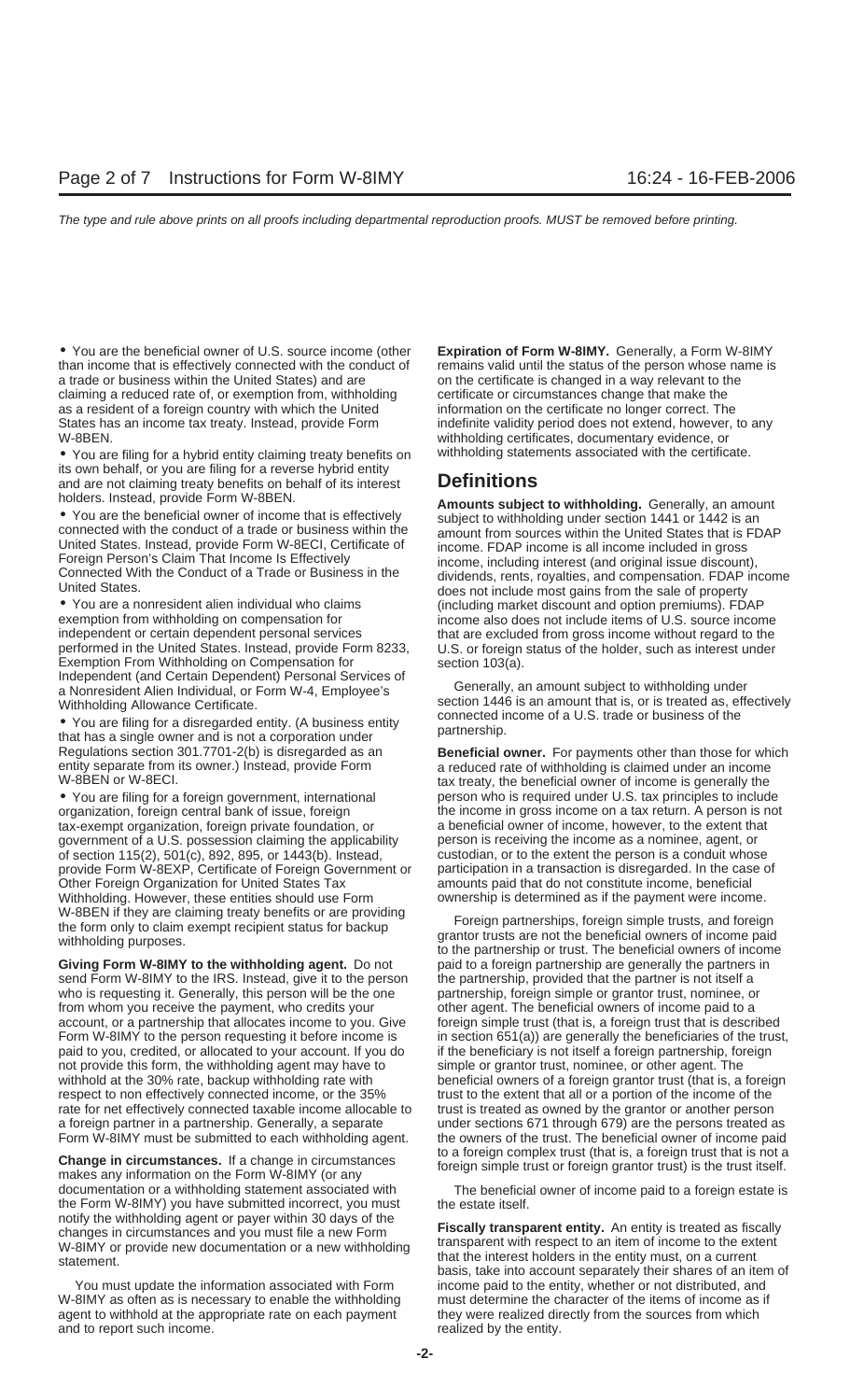**Flow-through entity.** A flow-through entity is a foreign discount arising from a sale and repurchase transaction partnership (other than a withholding foreign partnership), a completed within a period of 2 weeks or less, or amounts foreign simple or foreign grantor trust (other than a described in Regulations section 1.6049-5(b)(7), (10), or withholding foreign trust), or, for payments for which a (11) (relating to certain obligations issued in bearer form). reduced rate of withholding is claimed under an income tax See the instructions for Forms 1042-S and 1099 to treaty, any entity to the extent the entity is considered to be determine whether these amounts are also subject to fiscally transparent (see earlier) with respect to the payment information reporting. by an interest holder's jurisdiction. **Reverse hybrid entity.** A reverse hybrid entity is any

**Foreign person.** A foreign person includes a nonresident person (other than an individual) that is not fiscally alien individual, a foreign corporation, a foreign partnership, transparent under U.S. tax law principles but that is fiscally a foreign trust, a foreign estate, and any other person that is transparent under the laws of a jurisdiction with which the not a U.S. person. It also includes a foreign branch or office United States has an income tax treaty.<br>
of a U.S. financial institution or U.S. clearing organization if withholding agont. A withholding ago

custodian, broker, nominee, or otherwise as an agent for foreign person (or to its agent) must withhold.<br>
another person, regardless of whether that other person is withholding foreign partnership or withhold.

intermediary and who enters into a withholding agreement with the IRS.

See Rev. Proc. 2000-12 for procedures to apply to be a **Specific Instructions** qualified intermediary. You can find Rev. Proc. 2000-12 on page 387 of Internal Revenue Bulletin (IRB) 2000-4 at **Part I** www.irs.gov/pub/irs-irbs/irb00-04.pdf. Also see Notice 2003-32); and Rev. Proc. 2004-21 (IRB 2004-14). to the payer or withholding agent that you are not the

**Nonqualified intermediary.** A nonqualified intermediary beneficial owner of the amounts that will be paid to you. is any intermediary that is not a U.S. person and that is not a **Line 2.** If you are a corporation, enter the country of

**Nonwithholding foreign partnership, simple trust, or** country under whose laws you are created, organized, or **grant or trust.** A nonwithholding foreign partnership is any governed. If you are an individual, enter "N/A" ( grantor trust. A nonwithholding foreign partnership is any foreign partnership other than a withholding foreign applicable").

**Reportable amount.** Solely for purposes of the statements appropriate. If you are a foreign simple trust or foreign required to be attached to Form W-8IMY, a reportable grantor trust receiving the payment on behalf of your amount is an amount subject to withholding, U.S. source beneficiaries or owners, check the "Withholding foreign deposit interest (including original issue discount), and U.S. trust" box, the "Nonwithholding foreign simple trust" box, or source interest or original issue discount on the redemption the "Nonwithholding foreign grantor trust" box, whichever is of short-term obligations. It does not include payments on appropriate. If you are a foreign partnership (or a foreign deposits with banks and other financial institutions that trust) receiving a payment on behalf of persons other than remain on deposit for 2 weeks or less or amounts received your partners (or beneficiaries or owners), check the from the sale or exchange (other than a redemption) of a "Qualified intermediary" box or the "Nonqualified short-term obligation that is effected outside the United intermediary" box, whichever is appropriate. A reverse States. It also does not include amounts of original issue hybrid entity that is providing documentation from its interest

of a U.S. financial institution or U.S. clearing organization if<br>the foreign branch is a qualified intermediary. Generally, a<br>payment to a U.S. branch of a foreign person is a payment<br>to a foreign person.<br>**Hybrid** entity i **Intermediary.** An intermediary is any person that acts as a causes to be paid) the amount subject to withholding to the

another person, regardless of whether that other person is<br>
the beneficial ower of the amount paid, a flow-through<br>
entity, or another intermediary.<br> **Cualified intermediary.** A qualified intermediary is a foreign partner

2001-4 (IRB 2001-2); Rev. Proc. 2003-64, Appendix 3 (IRB **Line 1.** Enter your name. By doing so, you are representing

incorporation. If you are another type of entity, enter the

partnership. A nonwithholding foreign simple trust is any<br>foreign simple trust that is not a withholding foreign trust. A<br>nonwithholding foreign grantor trust is any foreign grantor<br>trust is any foreign grantor<br>frust. ecck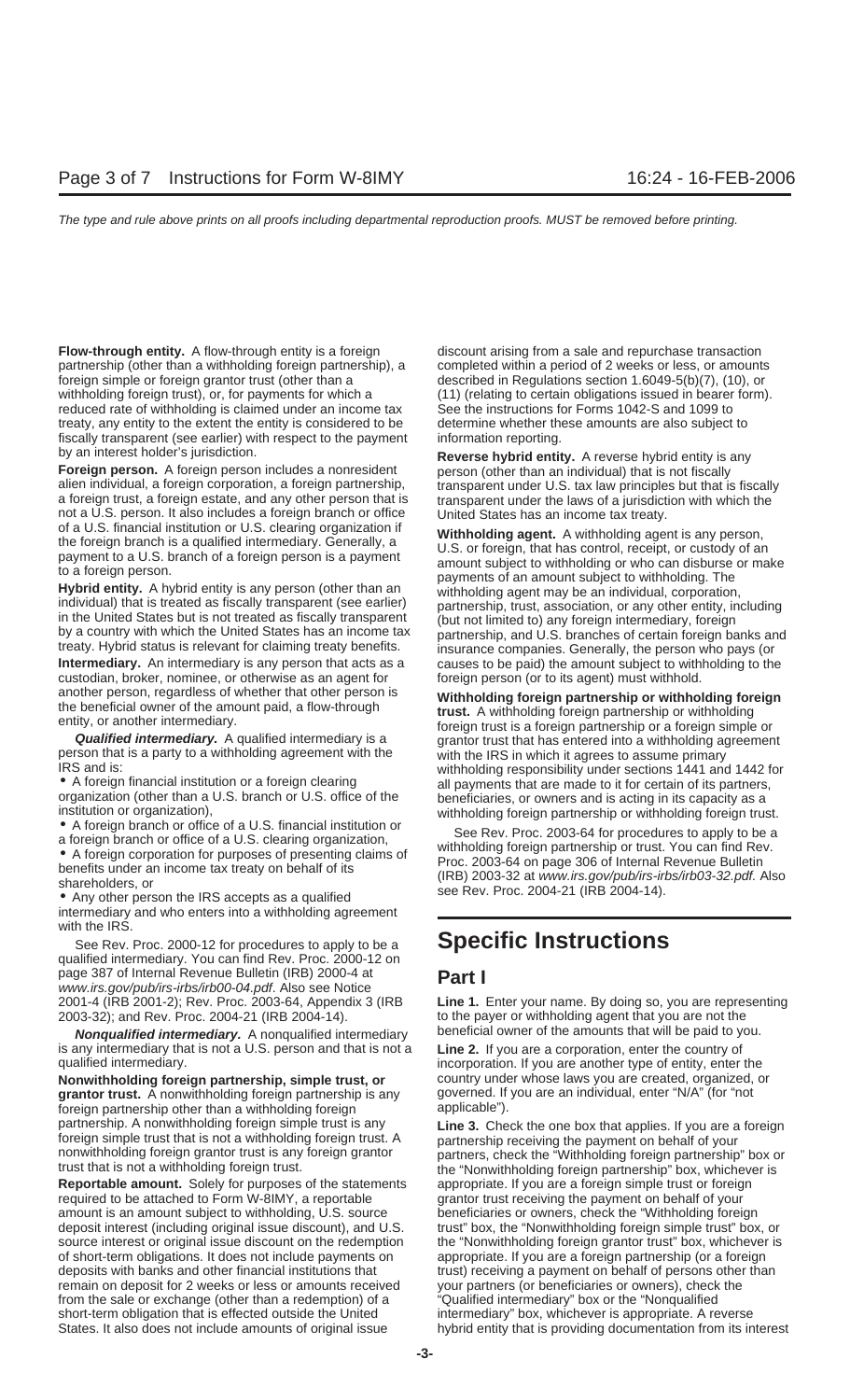should check the "Nonqualified intermediary" box unless it partnership, or a nonwithholding foreign simple or grantor has entered into a qualified intermediary agreement with the trust is generally not required to provide a U.S. TIN. IRS. See Parts II Through VI below if you are acting in more However, a nonwithholding foreign grantor trust with five or than one capacity. A partnership or grantor trust submitting fewer grantors is required to provide an EIN. Form W-8IMY solely because it is allocated income<br>effectively connected with a U.S. trade or business as a<br>partner in a partnership should check the box for<br>nonwithholding foreign partnership or nonwithholding foreign<br>nonw foreign partnership or nonwithholding foreign grantor trust **Parts II Through VI** and, if it is submitting or will submit documentation for its

**TIP** satisfy documentation requirements for purposes of foreign partners under section 1446. Section 1446 generally<br>
requires withholding when a partnership is conducting a<br>
rade or business in the United States and allocates income<br>
effectively connected with that trade or bus foreign persons that are partners in the partnership. Section 1446 can also apply when certain income is treated as **Part II — Qualified Intermediary** effectively connected income of the partnership and is so

An upper-tier partnership that is allocated ECI as a<br>partner in a partnership may, in certain circumstances, have form. By checking the box, you are certifying to all of the<br>the lower-tier partnership perform its withholdi Generally, this is accomplished by the upper-tier partnership Check box 9b only if you have assumed primary submitting withholding certificates of its partners (for withholding responsibility under Chapter 3 of the Code example, Form W-8BEN ) along with a Form W-8IMY, which (nonresident alien withholding) with respect to the accounts identifies itself as a partnership, and identifying the manner identified on this line or in a withholding statement in which ECI of the upper-tier partnership will be allocated to associated with this form.

Line 6. You must provide an employer identification number Form W-8IMY the Forms W-9 (or substitute forms) of (EIN) if you are a U.S. branch of a foreign bank or insurance persons that are not exempt recipients. If you do not have a company, an upper-tier partnership that is allocated ECI as Form W-9 for a non-exempt U.S. payee, you must attach to a partner in a partnership, or a foreign grantor trust that is Form W-8IMY any information you do have regarding that allocated ECI as a partner. person's name, address, and TIN.

foreign partnership, or withholding foreign trust, check the a withholding statement to each withholding agent from QI-EIN box and enter the EIN that was issued to you in such which you receive reportable amounts. The withholding capacity (your "QI-EIN," "WP-EIN," or "WT-EIN"). If you are statement becomes an integral part of the Form W-8IMY not acting in that capacity, you must use your U.S. taxpayer and, therefore, the certification statement that you sign in identification number (TIN), if any, that is not your QI-EIN, Part VII of the form applies to the withholding statement as WP-EIN, or WT-EIN. well as to the form. The withholding statement must:

holders to claim a reduced rate of withholding under a treaty A nonqualified intermediary, a nonwithholding foreign

partners or owners, it should complete Part VI. You should complete only one part. If you are acting in Form W-8IMY may be submitted and accepted to<br>satisfy documentation requirements for purposes of<br>withholding on certain partnership allocations to<br>intermediary for another account, you must provide one<br>intermediary for anot

allocated.<br>An upper tier perther phin that is allocated ECLOS a responsibility) for the income for which you are providing this

the partners. For further information, see Regulations<br>section 1.1446–5. A foreign grantor trust that is allocated<br>section 1.446–6. A foreign grantor trust than is allocated to the accounts identified in a withholding res

If you are acting as a qualified intermediary, withholding **Withholding statement of a QI.** As a QI, you must provide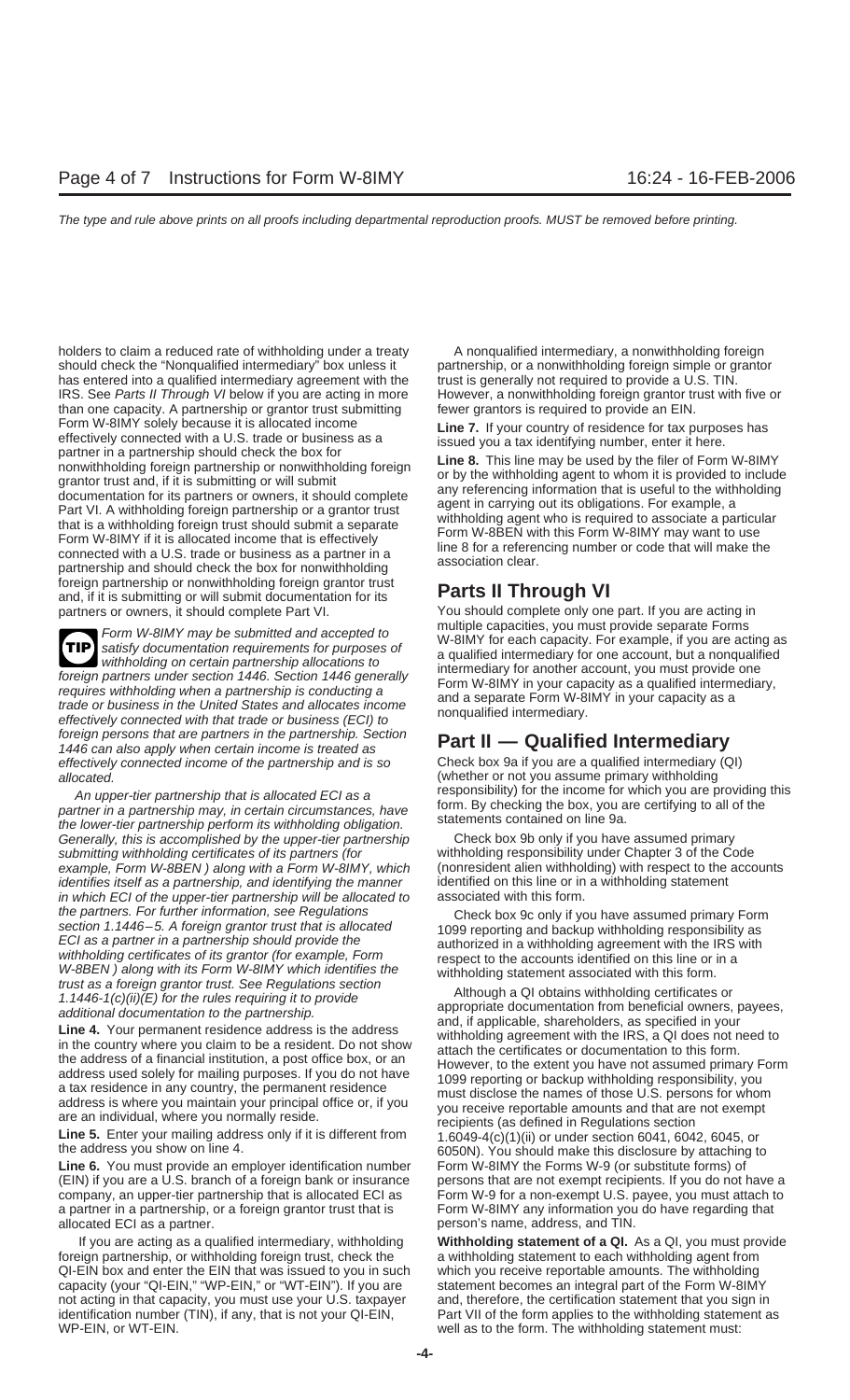● Designate those accounts for which you assumed primary a foreign partnership or foreign trust that is not a withholdin<br>withholding responsibility under Chapter 3 of the Code and/ foreign partnership or a withholding for withholding responsibility under Chapter 3 of the Code and/ or primary Form 1099 reporting and backup withholding attach to your Form W-8IMY the Form W-8IMY of the other responsibility, and  $NQ$  or the foreign partnership or the foreign trust together

A withholding rate pool is a payment of a single type of attached to that Form W-8IMY.<br>ome, based on the categories of income reported on **Withholding statement of an NQI.** In addition to valid income, based on the categories of income reported on Form 1042-S or Form 1099 (for example, interest or documentation of its customers, an NQI must provide a dividends), that is subject to a single rate of withholding. The withholding statement to obtain reduced rates of withholding method agreed upon by you and the withholding agent. For a single withholding rate pool or you may agree to divide a W-8IMY and, therefore, the certification statement that you payment made to a single account into portions allocable to sign in Part VII of the form applies to the withholding each withholding rate pool. You must provide the statement as well as to the form. The withholding statement withholding rate pool information that is required for the must: withholding agent to meet its withholding and reporting • Contain the name, address, U.S. TIN (if any), and the obligations. A withholding agent may request any the proper of documentation (documentary evidence, Form W-9, information reasonably necessary to withhold and report or type of Form W-8) for every person for whom information reasonably necessary to withhold and report

If you do not assume primary Form 1099 reporting and<br>backup withholding responsibility, you must establish a<br>separate withholding rate pool for each U.S. non-exempt<br>recipient, or a foreign person. The statement must indica

**Alternative procedure for U.S. non-exempt recipients.** 1099). If a payee receives income through another NQI, If permitted by the QI withholding agreement with the IRS flow-through entity, or U.S. branch, your withholding agent, you may establish: certificate must also state the name, address, and U and if approved by the withholding agent, you may establish: certificate must also state the name, address, and U.S. TIN, <br>• A single withholding rate pool (not subject to backup if known, of the other NQI or U.S. branch f withholding) for all U.S. non-exempt recipient account payee directly receives the payment or the flow-through holders for whom you have provided Forms W-9 prior to the entity in which the payee has a direct ownership interest. If withholding agent making any payments. Alternatively, you another NQI, flow-through entity, or U.S. branch fails to<br>may include such U.S. non-exempt recipients in a zero rate allocate a payment, you must provide, for that may include such U.S. non-exempt recipients in a zero rate allocate a payment, you must provide, for that payment, the withholding pool that includes U.S. exempt recipients and mame of the NQI, flow-through entity, or U.S. foreign persons exempt from non-resident alien withholding failed to allocate the payment.<br>provided all the conditions of the alternative procedure are  $\bullet$  If a payee is identified as a f provided all the conditions of the alternative procedure are • If a payee is identified as a foreign person, you must<br>specify the rate of withholding to which the payee is sult

• A separate withholding rate pool (subject to backup the payee's country of residence and, if a reduced rate of withholding) for all U.S. non-exempt recipient account withholding is claimed, the basis for that reduced rate (for holders for whom you have not provided Forms W-9 prior to example, treaty benefit, portfolio interest, exempt under the withholding agent making any payments. section 501(c)(3), 892, or 895). The statement must also

If you elect the alternative procedure, you must provide<br>
the information required by your QI withholding agreement<br>
to the withholding agent is not an individual and is claiming theaty benefits, state<br>
whether the limitat

If you are providing Form W-8IMY as a nonqualified the withholding agent must agree to the procedure.<br>intermediary (NQI), you must check box 10a. By checking this box, you are certifying to all of the statements on line<br>10a. Check box 10b if you are using this form to transmit 10a. Check box 10b if you are using this form to transmit withholding certificates or other documentation.

• Designate those accounts for which you act as a QI,<br>• Designate those accounts for which you assumed primary a foreign partnership or foreign trust that is not a withholding • Provide information regarding withholding rate pools. with the withholding certificates and other documentation

withholding rate pool may be established by any reasonable for its customers and to avoid certain reporting<br>method agreed upon by you and the withholding agent. For esponsibilities. The withholding statement must be provid example, you may agree to establish a separate account for prior to a payment and becomes an integral part of the Form

payments correctly.<br>
the section of the correction of the person is a U.S. exempt recipient, a U.S. non-exempt

if known, of the other NQI or U.S. branch from which the name of the NQI, flow-through entity, or U.S. branch that

specify the rate of withholding to which the payee is subject,

**Part III — Nonqualified Intermediary** procedure you must inform the withholding agent on your withholding statement that you are using the procedure and If you are providing Form W-8IMY as a nonqualified the withholding a



**EAUTION** recipients.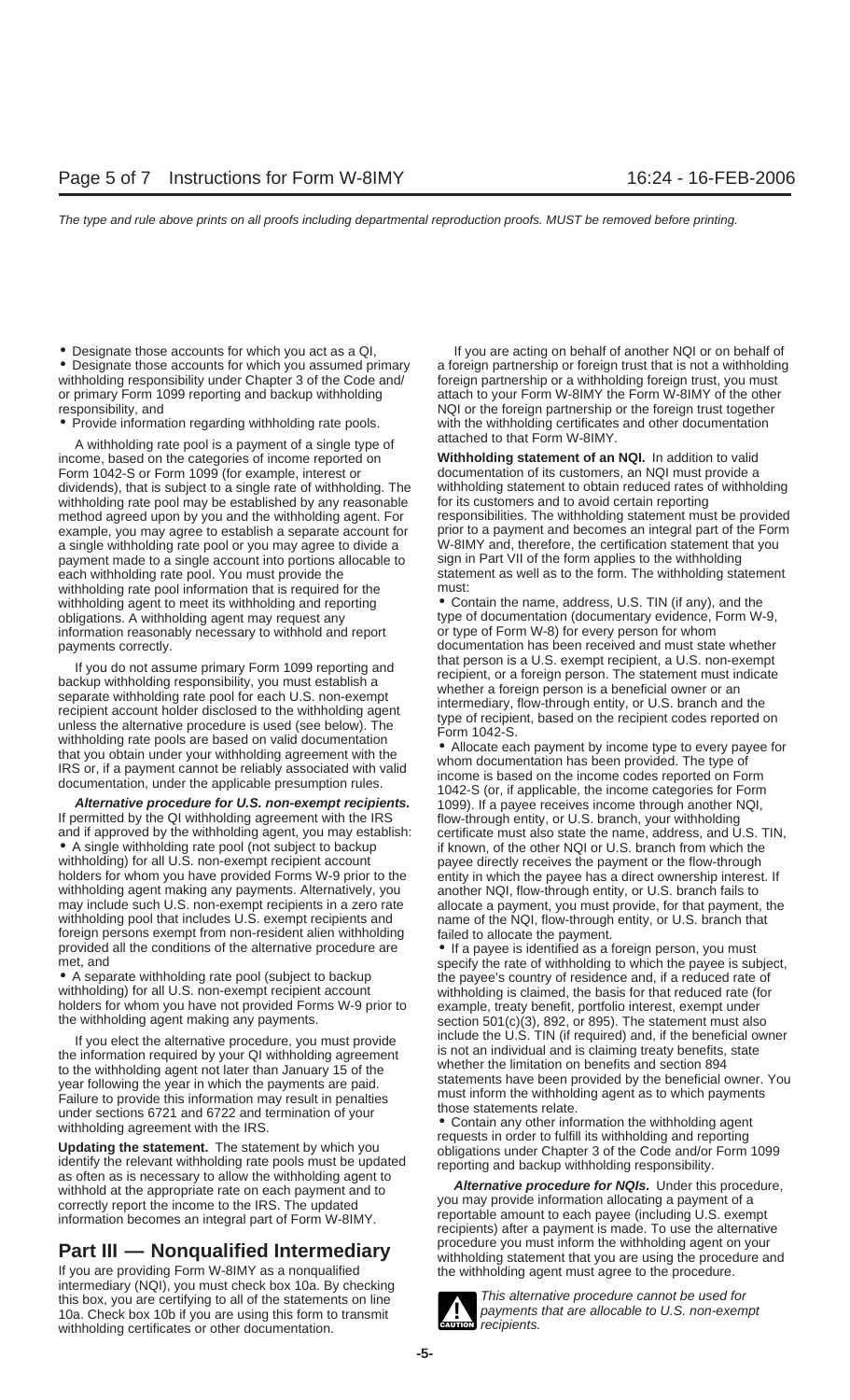agent with all the information required on the withholding **U.S. person.** If you checked box 13, you must provide the statement (see Withholding statement of an NQI on this withholding agent with a written withholding statement. The page) and all payee documentation, except the specific withholding statement becomes an integral part of the Form allocation information for each payee, prior to the payment W-8IMY. The withholding statement must provide the same of a reportable amount. In addition, you must provide the information outlined under Withholding statement of an NQI withholding agent with withholding rate pool information. The on page 5. withholding statement must assign each payee to a withholding rate pool prior to the payment of a reportable<br>amount. A withholding rate pool is a payment of a single<br>**Partnage bin an Mittely of divery Equation** type of income, based on the income codes reported on **Partnership or Withholding Foreign** Form 1042-S (for example, interest or dividends), that is<br>subject to a single rate of withholding. The withholding rate<br>pool may be established by any reasonable method agreed<br>upon by you and the withholding agent. For exa may agree to establish a separate account for a single providing this form and you are receiving the income from<br>withholding rate pool, or you may agree to divide a payment those accounts on behalf of your partners, benefi made to a single account into portions allocable to each owners. If you are not receiving the income on behalf or yo<br>partners, beneficiaries, or owners, do not complete Part V.

You must provide the withholding agent with sufficient complete Part VI with respect to those partners,<br>ormation to allocate the income in each withholding rate beneficiaries, or owners. information to allocate the income in each withholding rate pool to each payee (including U.S. exempt recipients) within If you are acting as a withholding foreign partnership or<br>the pool no later than January 31 of the year following the withholding foreign trust, you must assume year of payment. If you fail to provide allocation information, withholding responsibility for all payments that are made to may not use this procedure for any payment made after that are required to act as a withholding foreign partnership or date for all withholding rate pools. You may remedy your trust. Therefore, you are not required to provide information failure to provide allocation information by providing the to the withholding agent regarding each partner's,

Check the box to certify that you are either: **Trust**<br>• A U.S. branch of a foreign bank subject to regulatory **Trust**<br>supervision by the Federal Reserve Board or **Check box** 

• A U.S. branch of a foreign insurance company required to<br>file an annual statement on a form approved by the National<br>Association of Insurance Commissioners with the insurance<br>department of a state a territory or the Dist

income you are receiving is not effectively connected with **Note.** If you are receiving income that is effectively the conduct of your trade or business in the United States. connected with the conduct of a trade or business in the You must provide your EIN on line 6 of Part I. Chrited States, provide Form W-8ECI (instead of Form

If you are one of the types of U.S. branches specified in the partners, beneficiaries, or owners, do not complete Part VI. instructions for line 11 above, then you may choose to be Instead, complete Part II or Part III, whichever is treated in one of two ways: appropriate.

withholding agent to which you are providing this form to be partnership or foreign trust that is not a withholding foreign<br>treated as a U.S. person. In this case, you will be treated as partnership or a withholding foreig treated as a U.S. person. In this case, you will be treated as partnership or a withholding foreign trust, you must<br>a U.S. person. Therefore, you will receive the payment free associate with your Form W-8IMY the Form W-8IM a U.S. person. Therefore, you will receive the payment free associate with your Form W-8IMY the Form W-8IMY of the of Chapter with the independent with the Shapter with the solid Chapter 3 withholding but you will yourself of Chapter 3 withholding but you will yourself be responsible for Chapter 3 withholding and backup withholding for any withholding certificates and other documentation attached to payments you make or credit to the account of persons for that other form. payments you make or credit to the account of persons for. whom you are receiving the payment. **Whom is a statement of nonwithholding foreign** 

the withholding agent to be treated as a U.S. person. provide the withholding agent with a written withholding

Under this procedure, you must provide a withholding **Withholding statement of a U.S. branch not treated as a**

withholding rate pool, or you may agree to divide a payment<br>made to a single account into portions allocable to each owners. If you are not receiving the income on behalf of your withholding rate pool. You must determine withholding rate<br>pools based on valid documentation or, to the extent a<br>payment cannot be reliably associated with valid<br>documentation, the applicable presumption rules.<br>documentat

withholding foreign trust, you must assume primary if required, by January 31 for any withholding rate pool, you you for your partners, beneficiaries, or owners for which you information to the withholding agent no later than February beneficiary's, or owner's distributive share of the payment. If<br>14. See Regulations section 1.1441-1. you are also receiving payments from the same withholding agent for persons other than your partners, beneficiaries, or **Part IV — Certain United States** owners, you must provide a separate Form W-8IMY for those payments.

## **Branches Part VI — Nonwithholding Foreign Line 11 Conserverse Partnership, Simple Trust, or Grantor**<br>Check the box to certify that you are either:<br> **Truct**

Check box 15 if you are a foreign partnership or a foreign simple or grantor trust that is not a withholding foreign department of a state, a territory, or the District of Columbia. acting as a nonwithholding foreign partnership or trust for<br>certain partners, beneficiaries, or owners. By checking this By checking the box you are also certifying that the box, you are certifying to both of the statements on line 15. W-8IMY).

**Line 12 or 13** If you are not receiving the income on behalf of your

1. Check box 12 if you have an agreement with the If you are acting on behalf of an NQI or another foreign

2. Check box 13 if you do not have an agreement with **partnership or nonwithholding foreign trust.** You must